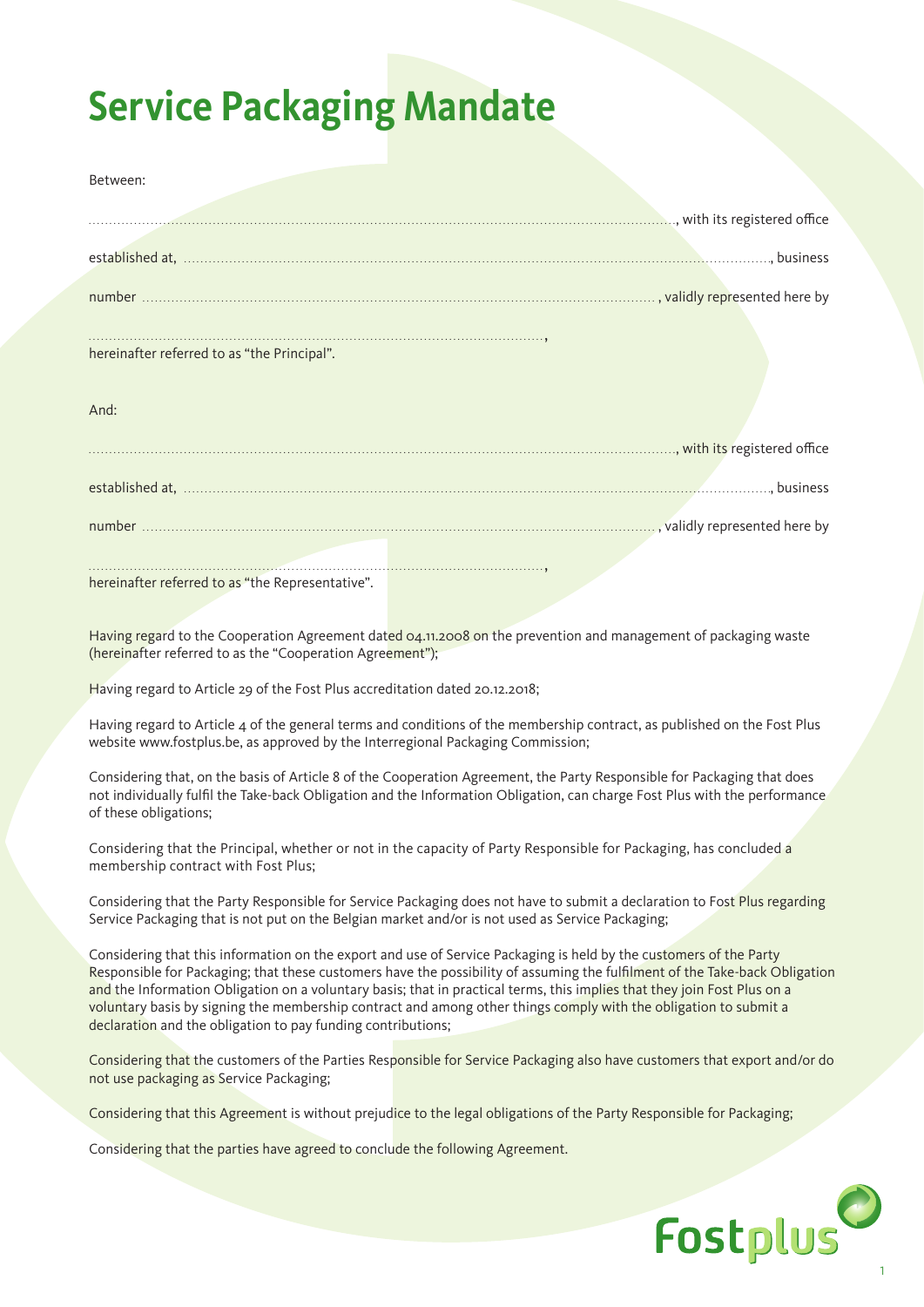The following is agreed:

# **Article 1 - Appointment**

- **1.1** The Principal instructs the Representative to fulfil the legal Take-back Obligation and Information Obligation for Service Packaging that is invoiced and/or delivered to the Representative.
- **1.2** The Representative voluntarily accepts the appointment referred to in Article 1.1 and undertakes, at the latest within thirty (30) days of the signing of this Agreement, to conclude a membership contract, as published on the website www.fostplus.be, with Fost Plus. The Representative declares that it is familiar with the aforementioned membership contract. It declares that it accepts all the terms of this membership contract, including the obligation to submit a declaration and the payment of funding contributions.
- **1.3** The Representative undertakes at all times to fulfil the contractual obligations, as laid down in the membership contract with Fost Plus, in accordance with the provisions of this membership contract.
- **1.4** The Representative may not under any circumstances invoke the exemption from the Take-back Obligation provided for in Article 6 of the Cooperation Agreement for the packaging that is the subject of this Agreement.

## **Article 2 - Indemnification**

If Fost Plus takes recourse against the Principal for the obligation to submit a declaration and/or for the payment of the funding contributions owing to the failure of the Representative, the Representative shall indemnify the Principal in full for the payments, compensation, interest and fines that it has to settle in this respect. The Principal shall be able to pass on all payments, compensation, interest and fines that it owes to Fost Plus in this respect to the Representative.

#### **Article 3 - Duration of the Agreement**

- **3.1** This Agreement shall take effect as of 01.01.20…. and is concluded for an indefinite period. Each party may terminate the Agreement annually on 31.12 subject to compliance with a period of notice of one (1) month, to be sent by recorded delivery.
- **3.2** The Principal shall be entitled to terminate the Agreement ipso jure and with immediate effect by recorded delivery if the Principal is informed by Fost Plus that the Representative fails to comply with its contractual obligations in respect of Fost Plus, for example if the Representative:
	- **•** fails to submit its declaration to Fost Plus on time or submits an incomplete declaration;
	- **•** fails to pay its funding contribution invoices to Fost Plus.
- **3.3** In the event of the termination of this Agreement on the basis of Article 3.1 or 3.2, the Principal undertakes, as of the moment when the Agreement is terminated, to again itself fulfil the obligation to submit a declaration and to pay the funding contributions to Fost Plus for Service Packaging that is invoiced and/or delivered to the Representative.
- **3.4** In the event of the termination of this Agreement, as defined in Article 3.1. or 3.2., the Principal shall inform Fost Plus of this in writing within thirty (30) days.

#### **Article 4 - Modifications**

No modifications whatsoever may be made to this Agreement without the written, express and prior consent of both parties.